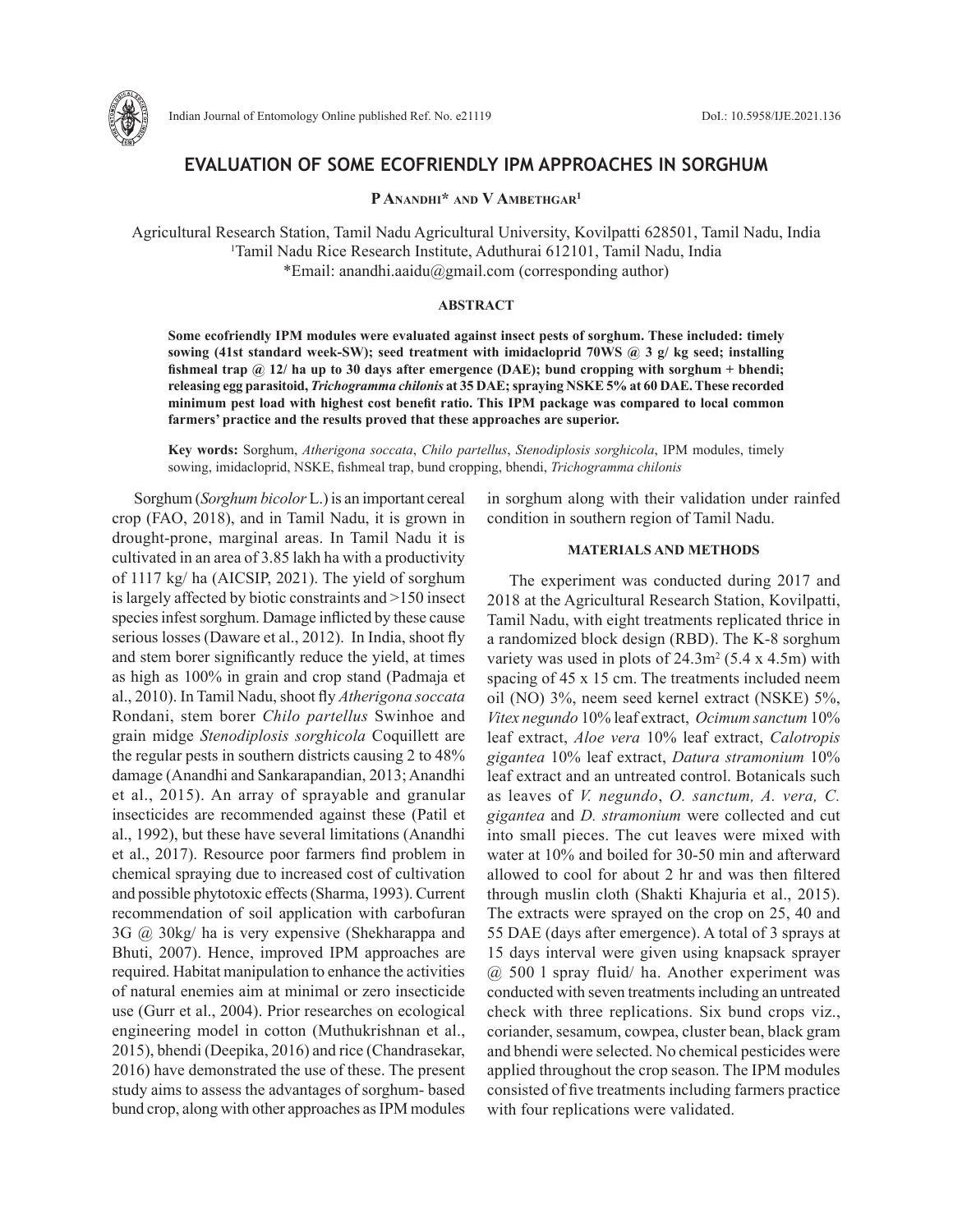The details of the treatments are as follows- $T_1$ -Insecticide module with only insecticide application (i. seed treatment with imidacloprid 70 WS  $\omega$  3 g/kg seed; ii. spraying of carbaryl 50WP  $@$  1 kg/ ha at 28 DAE for shoot fly; iii. Dusting of carbaryl 10D  $\omega/25$  kg/ ha at 60 DAE for stem borer; iv. dusting of carbaryl 10D  $@25$  $kg/ha$  at 90 DAE for midge),  $T_2$ - Ecofriendly module (i. bund cropping sorghum + bhendi; ii. installing fish meal trap up to 30 DAE; iii. releasing of egg parasitoid *Trichogramma chilonis* at 35 DAE for stem borer; iv. spraying of spinosad 45 % SC  $\omega$  75 g ai/ ha at 50 DAE for stem borer; v. spraying neem oil 3% at 60 DAE for midge),  $T_3$ - need based integrated module (i. spraying of spinosad 45% SC  $\omega$  75 g ai/ ha at 50 DAE for stem borer (stem borer-10% deadheart ETL crossed), ii. releasing of egg parasitoid *T. chilonis* at 35 DAE for stem borer; iii. spraying neem oil 3% at 60 DAE for midge- (ETL  $(5/$  earhead) crossed),  $T_4$ - neem based module with application of only neem products (i. incorporation of neem cake 150 kg/ ha; ii. neem seed kernel extract (5%) at 28 DAE; iii. neem seed kernel extract (5%) at 45 DAE; iv. spraying of neem oil 3% at 60 DAE); and  $T_s$ - untreated check. Based on the above modules, the best treatments were assorted and compared with the farmers practice. To validate, large scale field experiments were conducted in farmer's field with two modules including a farmers practice as a control plot. The IPM modules imposed are as follows: T1- IPM Package (i. timely sowing (41<sup>st</sup> standard week); ii. seed treatment with imidacloprid 70 WS  $(a)$  3 g/ kg seed; iii. installing fishmeal trap  $\omega$  12/ ha up to 30 DAE; iv. bund cropping (sorghum + bhendi); v. releasing egg parasitoid *T. chilonis* at 35 DAE; vi. Spraying NSKE 5% at 60 DAE); and T2- farmers' practice compared as check. In case of farmers practice, broadcasting the seeds 15 kg/ ha without any plant protection.

The shoot fly deadheart at 28 days after emergence (%), stem borer deadhearts at 45 days after emergence (%), midge spikelet damage (%) panicle maturation stage were observed in each treatment following protocols of AICRIP, Sorghum, DSR, Hyderabad. The occurrence of predatory coccinellids (grubs and adults) and parasitoids (number/ plant) were recorded, and emergences rate of adult parasitoids were represented as % parasitism. In bund crop and IPM validation, cost benefit ratio was calculated considering additional cost (cost of insecticide and operational charge) and benefit (compared to untreated control) in the respective treatments. Data values in % were arc sine transformed prior to ANOVA and treatment means were compared by Least Significant Difference (LSD) (Gomez and

# **RESULTS AND DISCUSSION**

student's t- test.

Effect of plant products against the major pests of sorghum study was consistent over two years and hence the pooled results are discussed. The deadhearts due to shoot fly and stem borer  $(\% )$  at 28 and 45 DAE revealed that significantly less values in neem oil 3% (11.01 and 11.44%) and NSKE 5% treated plots (13.58 and 12.40%) as compared to control (50.96 and 41.50%). Maximum incidence of midge spikelet damage rating was of 9-grade in control, followed by *Aloe vera* 10% leaf extract (6-grade), and the least values were in neem oil 3% and NSKE 5% (3 and 3.33-grade). Significantly more grain yield was obtained with neem oil 3% (1907.67 kg/ ha) and NSKE 5% (1869.55 kg/ ha). Maximum cost benefit (C:B) ratio  $(1:1.95)$  was NSKE 5% followed by neem oil 3% treated plots (1:1.70) (Table 1). Prabakaran et al. (2019) observed maximum azadirachtin content in the neem tree populations growing in the southern part of India. Shrinivas and Mudigoudra Shekharappa (2009) and Sable (2009) reported that NSKE (5%) and neem oil (2%) spray in sorghum at 21DAT reduced deadhearts and gave maximum yield; similar results were observed with 3% neem oil (Gautam et al., 2014). The antifeedant properties of neem oil 3%, NSKE with shoot fly had been earlier reported (Zongo et al., 1993; Adane Tesfaye and Asmare Dejan, 2006). About the suitable bund crop, least deadhearts (%) due to shoot fly was observed in sorghum + bhendi  $(11.52\%)$  and sorghum + sesamum (13.92%); deadhearts due to stem borer was in sorghum + cowpea (6.11%) and sorghum + bhendi (10.20%); with incidence of midge, spikelet damage rating was the least with sorghum+ cowpea, sorghum+ sesamum and sorghum+ bhendi (2-3 grade).

Larval parasitism on sorghum shoot fly, stem borer, midge and general predators such as coccinellids (*Menochilus sexmaculata*) and spiders were more with sorghum+ sesamum (28.0% and 14/ plot) and sorghum + bhendi (25.00 % and 15/ plot). Maximum grain yield was obtained from sorghum+ sesamum (2046.00 kg/ ha) followed by sorghum+ bhendi (1815.77 kg/ ha). Maximum C: B ratio (1: 2.25) was also obtained in sorghum+ bhendi followed by sorghum+ sesamum (1: 2.19) (Table 1). Karibasavaraja et al. (2005) reported that sorghum+ coriander, sorghum+ sesamum intercropping resulted in lowest number of deadhearts due to shoot fly. Sorghum+ bhendi best intercropping combination was reported by Degri and Richard (2014) and sorghum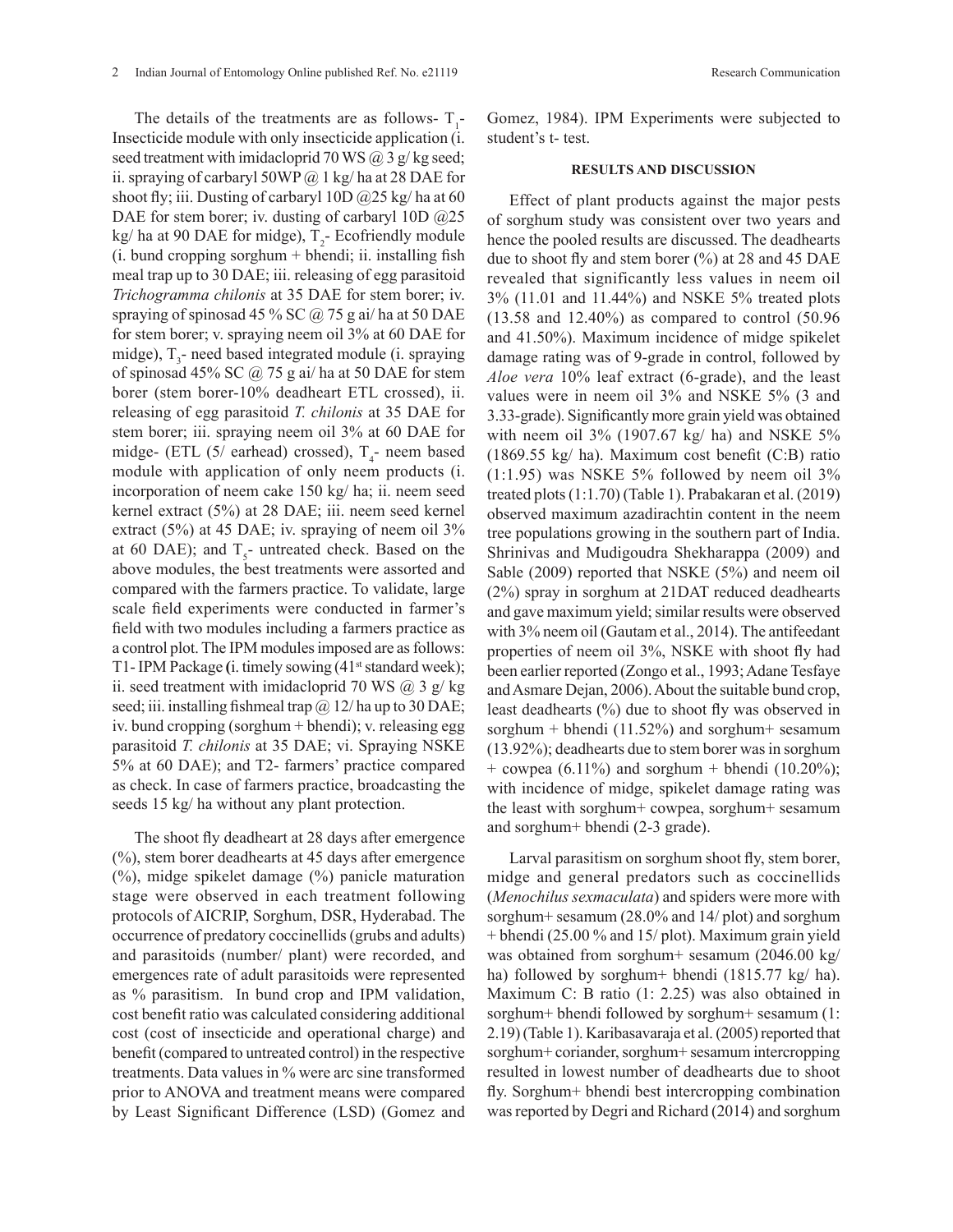+ groundnut, sorghum + pegionpea intercropping was suggested by Rana et al. (1998).

Validation of the IPM modules against major pests of sorghum revealed that the deadhearts due to shoot fly and stem borer at 28 and 45 DAE were significantly minimum in insecticide applied module (12.76%) followed by need based integrated module (14.97%) as compared to control (62.08%); similar was the trend

 $T<sub>6</sub>$  Sorghum+ blackgram 30.29

 $T<sub>7</sub>$  Sorghum+ bhendi 11.52

(33.68)

(24.12)

16.98 (24.29)

10.20 (22.13)

SE 2.15 4.42 0.97 0.55 0.18 141.95 CD (0.05) 4.69 9.62 2.11 1.19 0.40 283.91

5.33 12.00

2.33 25.00

(2.30)

(3.85)

5.00 (2.30)

15.00 (3.85)

in insecticide applied module (7.22) and ecofriendly module (7.30%) as compared to control (42.19%). The least incidence of midge spikelet/ damage rating was observed in need based integrated module and insecticide applied module (3-grade). Grain yield was maximum with insecticide module with only insecticide application (2396.25 kg/ ha) followed by need based integrated module consisting of insecticides, botanicals and natural enemies (2115.75 kg/ ha); however,

| Table 1. Effect of plant products and bund cropping on A. soccata, C. partellus and |
|-------------------------------------------------------------------------------------|
| <i>S. sorghicola</i> in sorghum (Pooled, 2017, 2018)                                |

|                |                           | Deadheart (%)                  |            |                  | Stenodiplosis            |             |         |           |
|----------------|---------------------------|--------------------------------|------------|------------------|--------------------------|-------------|---------|-----------|
|                |                           |                                |            |                  | sorghicola               | Grain yield |         | C:B ratio |
| Treatments     |                           | Atherigona soccata             |            | Chilo            | Panicle                  | (kg/ha)     |         |           |
|                |                           | at 28 DAE*                     |            | partellus        | damage                   |             |         |           |
|                |                           |                                |            | at 45 DAE*       | scale $(1-9)$            |             |         |           |
| $T_{1}$        | Neem oil 3%               | 11.01                          |            | 11.44            | 3.00                     | 1907.67     |         | 1:1.70    |
|                |                           | $(19.05)$ **                   |            | (19.90)          |                          |             |         |           |
| $T_{2}$        | Neem Seed Kernal          |                                | 13.58      | 12.40            | 3.33                     | 1869.55     |         | 1:1.95    |
|                | Extract 5%                | (21.31)                        |            | (21.37)          |                          |             |         |           |
| $T_{3}$        | Notchi (Vitex negundo)    |                                | 18.33      | 24.79            | 5.88                     | 1511.55     |         | 1:1.66    |
|                | 10% leaf extract          | (23.97)                        |            | (27.57)          |                          |             |         |           |
| T <sub>4</sub> | Tulsi (Ocimum sanctum)    |                                | 19.47      | 19.48            | 5.44                     | 1435.66     |         | 1:1.54    |
|                | 10% leaf extract          |                                | (25.96)    | (26.02)          |                          |             |         |           |
| $T_5$          | Sothukathalai (Aloe       |                                | 20.89      | 20.16            | 6.00                     | 1241.22     |         | 1:1.15    |
|                | vera)10% leaf extract     |                                | (27.15)    | (27.25)          |                          |             |         |           |
| $T_{6}$        | Calotropis gigantea       |                                | 25.75      | 21.85            | 5.22                     | 1482.44     |         | 1:1.74    |
|                | 10% leaf extract          |                                | (30.44)    | (29.20)          |                          |             |         |           |
| $T_{7}$        | Datura stramonium 10%     |                                | 28.04      | 19.43            | 5.77                     | 1363.77     |         | 1:1.59    |
|                | leaf extract              |                                | (31.91)    |                  |                          |             |         |           |
| T <sub>8</sub> | Untreated control         | 50.96                          |            | (29.34)<br>41.50 | 9.00                     | 790.55      |         | 1:0.84    |
|                |                           |                                | (45.56)    | (43.17)          |                          |             |         |           |
|                | SE                        | 2.14                           |            | 1.07             | 0.76                     | 83.94       |         |           |
|                | $CD (p=0.05)$             | 4.59<br>3.54<br>1.63<br>169.88 |            |                  |                          |             |         |           |
|                | Efficacy of bund cropping |                                |            |                  |                          |             |         |           |
|                | Treatments                | Deadheart $(\% )$              |            | Stenodiplosis    | Natural enemies          |             | Grain   | C:B ratio |
|                |                           |                                |            | sorghicola       |                          |             | yield   |           |
|                |                           | Atherigona                     | Chilo      | Panicle          | $\overline{\frac{0}{0}}$ | Predators   | (kg/ha) |           |
|                |                           | soccata                        | partellus  | Damage scale     | Parasitism               | *** (No./   |         |           |
|                |                           | at 28 DAE*                     | at 45 DAE* |                  | (Midge)                  | plot)       |         |           |
| $T_{1}$        | Sorghum alone             | 56.32                          | 47.78      | 9.00             | 2.50                     | 2.00        | 952.00  | 1:0.86    |
|                |                           | $(44.44)$ **                   | (42.43)    |                  | (1.56)                   | $(1.56)$ ** |         |           |
| $T_{2}$        | Sorghum+ coriander        | 17.14                          | 17.88      | 4.00             | 8.00                     | 8.00        | 1185.11 | 1:2.01    |
|                |                           | (27.54)                        | (21.03)    |                  | (2.86)                   | (2.86)      |         |           |
| $T_{3}$        | Sorghum+ sesamum          | 13.92                          | 11.83      | 2.33             | 28.00                    | 14.00       | 2046.00 | 1:2.19    |
|                |                           | (25.70)                        | (21.75)    |                  | (3.73)                   | (3.73)      |         |           |
| $T_{4}$        | Sorghum+ cowpea           | 24.0                           | 6.11       | 3.00             | 21.00                    | 9.00        | 1747.33 | 1:1.72    |
|                |                           | (30.78)                        | (16.36)    |                  | (3.02)                   | (3.02)      |         |           |
| $T_{5}$        | Sorghum+ clusterbean      | 29.90                          | 14.07      | 3.67             | 15.00                    | 10.00       | 1575.77 | 1:1.63    |
|                |                           | (33.06)                        | (67.07)    |                  | (3.17)                   | (3.17)      |         |           |

*(contd.)*

1176.33 1: 1.27

1815.77 1: 2.25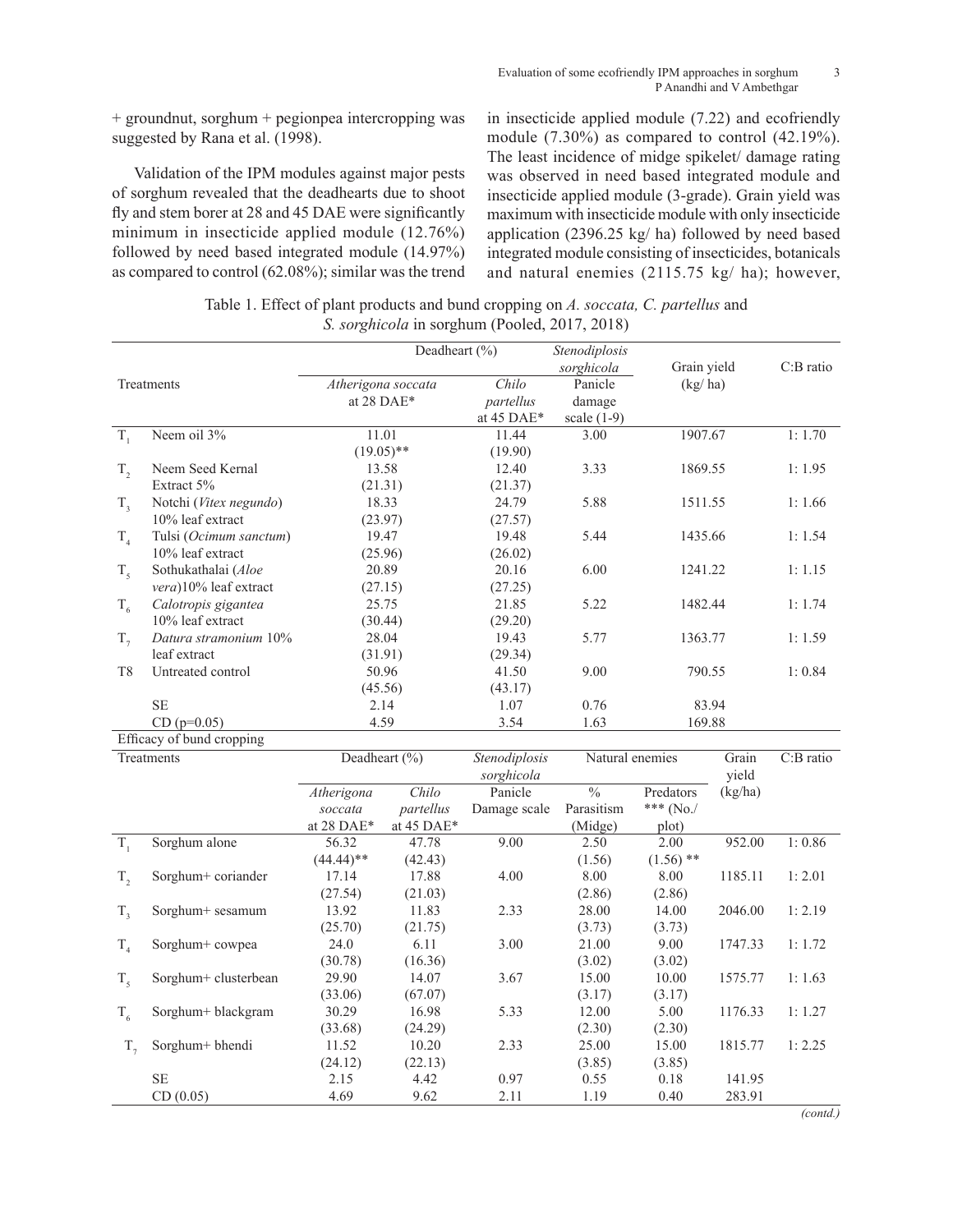| (Table 1 contd.) |  |
|------------------|--|
|------------------|--|

|             |                                                 | Deadheart $(\% )$                     |                         | Stenodiplosis  | Grain   | $C:B$ ratio |  |
|-------------|-------------------------------------------------|---------------------------------------|-------------------------|----------------|---------|-------------|--|
| Treatments  |                                                 |                                       |                         | sorghicola     | yield   |             |  |
|             |                                                 | Chilo partellus<br>Atherigona soccata |                         | Panicle Damage | (kg/ha) |             |  |
|             |                                                 | at 28 DAE                             | $\frac{6}{6}$ at 45 DAE | scale $(1-9)$  |         |             |  |
| $T_{1}$     | Insecticide module                              | 12.76                                 | 7.22                    | 3              | 2396.25 | 1:1.11      |  |
|             | with only insecticide<br>application.           | $(20.90)^{a}$                         | $(15.64)$ **a           |                |         |             |  |
| $T_{2}$     | Eco-friendly module                             | 18.03                                 | 7.30                    | 5              | 2173.75 | 1:1.63      |  |
|             |                                                 | $(25.10)^{b}$                         | $(16.72)^{a}$           |                |         |             |  |
| $T_{3}$     | Need based integrated                           | 14.97                                 | 11.38                   | 3              | 2115.75 | 1:1.08      |  |
|             | module consists of                              | $(22.74)^{ab}$                        | $(19.55)^{b}$           |                |         |             |  |
|             | insecticides, botanicals<br>and natural enemies |                                       |                         |                |         |             |  |
| $T_{4}$     | Neem based module                               | 23.13                                 | 10.86                   | 5              | 1932.5  | 1:1.31      |  |
|             |                                                 | $(28.73)^{\circ}$                     | $(18.63)^{ab}$          |                |         |             |  |
| $T_{\zeta}$ | Untreated control                               | 62.08                                 | 42.19                   | 9              | 754.75  | 1:0.78      |  |
|             |                                                 | $(52.01)^d$                           | $(41.10)^c$             |                |         |             |  |
|             | <b>SE</b>                                       | 1.24                                  | 1.79                    | 1.41           | 58.93   |             |  |
|             | $CD (p = 0.05)$                                 | 2.70                                  | 3.91                    | 2.30           | 128.0   |             |  |

\*DAE=Days after emergence; \*\*Figures in parentheses arc sine transformed value; ¤¤¤ Azadirachtin % in neem oil and NSKE 0.33 and 0.03 % by the test method IS 14300 (1995) - Neem Based EC containing azadirachtin (FAD 1: Pesticides and Pesticides Residue Analysis); \*\*\*Square root transformation value; \*Sorghum grain equivalent yield (SGEY) kg/ha; Cost of inputs based on prevailing market prices; Means followed by different letters significantly different (p=0.05)

| Table 2. Validation of IPM modules against A.soccata, C. partellus and S. sorghicola in sorghum (rabi 2018) |  |  |
|-------------------------------------------------------------------------------------------------------------|--|--|
|                                                                                                             |  |  |

| Treatments   |                                        |                          | Deadheart $(\% )$        | Stenodiplosis<br>sorghicola | Grain<br>yield | C:B<br>Ratio             | $\frac{0}{0}$<br>Parasitism | Predators<br>$No$ / $plot$ |
|--------------|----------------------------------------|--------------------------|--------------------------|-----------------------------|----------------|--------------------------|-----------------------------|----------------------------|
|              |                                        | Atherigona               | Chilo                    | Panicle                     | (kg/ha)        |                          | (Midge)                     |                            |
|              |                                        | soccata                  | <i>partellus</i> at      | Damage scale                |                |                          |                             |                            |
|              |                                        | at 28 DAE*               | $45\,\text{DAE}^*$       | $(1-9)$                     |                |                          |                             |                            |
|              | <b>IPM</b>                             | 13.02                    | 7.61                     | 2.58                        | 2700.0         | 1:2.27                   | 42.00                       | 15.80                      |
| $T_{\rm{2}}$ | Farmers practices<br>compared as check | 45.97                    | 36.67                    | 8.08                        | 810.00         | 1:0.84                   | 6.8                         | 2.0                        |
|              | <b>SED</b>                             | 0.54<br>11.73            | 0.57<br>3.59             | 0.57                        | 59.70          | $\overline{\phantom{a}}$ | 10.16                       | 5.43                       |
|              | CD                                     | 4.14<br>11.23            | 2.41<br>11.55            | 1.31                        | 127.80         | $\overline{\phantom{0}}$ | 21.0                        | 11.00                      |
|              | t value                                | 8.81                     | 7.66                     | 12.70                       | 3.46           | $\overline{\phantom{0}}$ | 3.46                        | 2.48                       |
|              | P value                                | $\overline{\phantom{0}}$ | $\overline{\phantom{a}}$ | $\overline{\phantom{0}}$    |                |                          |                             | 0.02                       |

**\***DAE=Days after emergence; IPM includes**:** Timely sowing (41st standard week); Seed treatment with imidacloprid 70 WS @ 3 g/kg seed; Installing fishmeal trap @ 12/ha upto 30 DAE; Bund cropping sorghum + bhendi; Releasing egg parasitoid, *T. chilonis* at 35 DAE; Spraying NSKE 5% at 60 DAE

the maximum C: B ratio (1:1.63) was obtained in ecofriendly module followed by neem based module (1:1.31) (Table 2). The best performing ecofriendly IPM module was reframed as modified IPM module and was conducted in large scale. The results revealed that deadhearts due to shoot fly and stem borer at 28 and 45 DAE get significantly reduced in IPM module (13.02 and 7.61%) as compared to control (45.97 and 36.67%); also lease incidence of midge/ spikelet damage rating was in the integrated module (2.58 grade). Yield was significantly more from IPM module (2700 kg/ ha) with maximum C: B ratio (1:2.27). A fine tuning of advocated sorghum-IPM has proven to maximize the yield generation (Table 2).

Daware and Ambilwade (2014) and Karabhantanal et al, 2018 identified IPM module with different components for management of sorghum pests in India. In the present study, the IPM module validated in large scale including timely sowing  $(41<sup>st</sup> standard)$ week), seed treatment with imidacloprid 70 WS  $(a)$  3  $g$ / kg seed, installing fishmeal trap  $\omega$  12/ ha upto 30 DAE; bund cropping (sorghum + bhendi), releasing egg parasitoid, *T. chilonis* at 35 DAE; followed by spraying